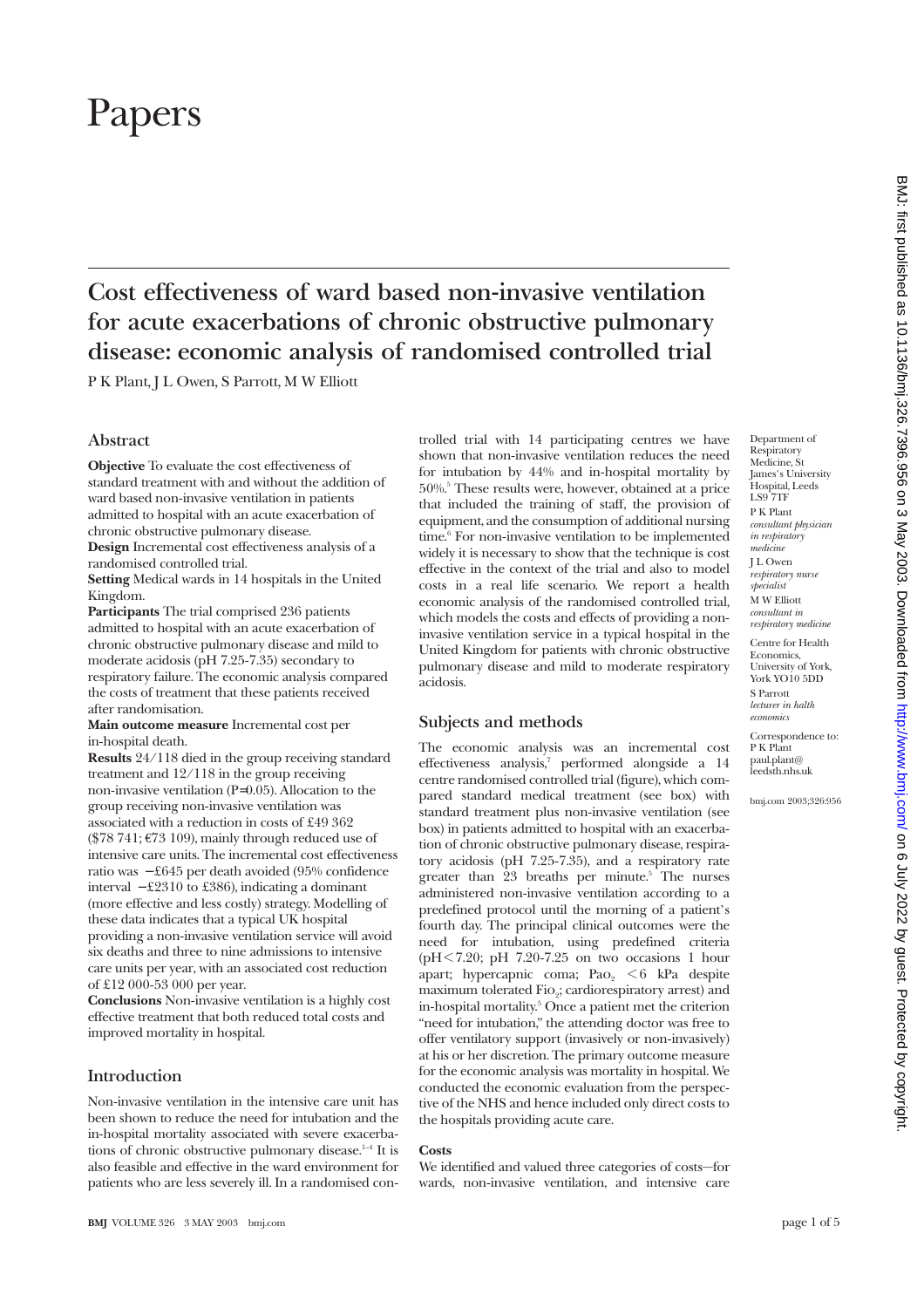

Profile of randomised controlled trial of 236 patients in 14 centres in the United Kingdom

units. We estimated the valuations used for the financial year 1997-8 and derived them from the units participating in the study, using a bottom up approach.

*Ward costs*—Ward costs consisted of costs for nursing staff, pharmacy, and overheads such as heating, lighting, and costs of buildings. Nursing staff provided non-invasive ventilation for the first three days of the admission. We identified additional nursing time that was attributable to non-invasive ventilation by using a log kept at the end of the bed for the first five days of the admission, on which duration of activity and the seniority (grade) of the nurse were recorded. We calculated the cost of nursing by using the cost of a bed day on each ward, multiplied by the length of stay, and by adding the extra cost of nursing that we identified from the log. We derived pharmacy costs from the standard treatment protocol and allocated these in relation to length of stay and valued from the *British National Formulary* (March 1997). Each finance department provided daily overhead costs and allocated these in relation to length of stay. In this incremental analysis we assumed costs for investigations and wards to be equal in the two study groups.

*Costs of non-invasive ventilation*—The costs of non-invasive ventilation included the cost of the initial purchase of the ventilator and selection of masks, replacement of consumables, annual servicing, and training of staff. We treated the initial purchase as a capital purchase with three year and two year life spans for the ventilators and masks, respectively. We applied a dis-

#### **Interventions**

**Standard medical treatment (118 patients)** Controlled oxygen to maintain Spo<sub>2</sub> at 85-90%

Nebulised salbutamol 5 mg 4-6 hourly

Nebulised ipratropium bromide 500 µg 6 hourly Prednisolone 30 mg once a day for a minimum of 5 days

Antibiotic agent

# **Non-invasive ventilation (118 patients)\***

Bilevel positive pressure ventilation through a face or nasal mask

Inspiratory pressure initially  $10 \text{ cm } H$ <sub>2</sub>O, increased to  $20 \text{ cm H}_9\text{O}$ 

Expiratory pressure 5 cm H<sub>2</sub>O

Target duration first day 24 hours, second day 16 hours, third day 8 hours, fourth day discontinued Oxygen in the circuit to maintain Spo<sub>2</sub> at 85-90% \*Non-invasive ventilation was given in addition to standard treatment.

count rate of 5%.<sup>8</sup> Masks, tubing, connectors, and headgear were replaced after 10 patients. We obtained the costs of cleaning and annual servicing from one centre and applied these to all. We recorded and valued all training, assuming that 50% of the training was given by a specialist registrar in the middle of the incremental pay scale and 50% by a F grade nurse specialist.

*Costs of intensive care units—*Each hospital provided the cost of a bed day in intensive care. We apportioned the cost in relation to length of stay, rounding up stays of less than one day to one day.

#### **Statistical analysis**

Results are given as means (standard deviations) for normally distributed data and as medians with ranges for non-normally distributed variables. All tests and P values are two tailed and were analysed on an intention to treat basis. We used *t* tests to compare the group means and the Mann-Whitney U test to compare the medians. We applied Bonferroni's correction to multiple comparisons. We used Fisher's exact test to analyse two by two tables. We generated Kaplan-Meier curves for time data and used the log rank test to compare them. We used SPSS version 9 for our analyses. We applied non-parametric bootstrap techniques to the cost data for deaths avoided. We report the mean costs for 1000 bootstrap replications and assessed the significance of negative cost effectiveness ratios by using cost effectiveness acceptability curves.

#### **Results**

#### **Clinical outcomes**

One hundred and eighteen patients were randomised to non-invasive ventilation and 118 to standard treatment. The two groups had similar characteristics on admission.5 Of the group receiving standard treatment, 32/118 (27% (SD 8%)) met the primary clinical end point, "need for intubation," compared with 18/118 (15% (SD 6.5%)) in the group receiving non-invasive ventilation ( $P < 0.02$ ).

Of the 32 patients receiving standard treatment who met the failure criteria, only 75% (24) received ventilatory support either invasively or non-invasively (non-invasive ventilation alone 38% (12), non-invasive ventilation followed by invasive mechanical ventilation 9% (3), invasive mechanical ventilation alone 28% (9)). Eighteen patients in the non-invasive ventilation group met the failure criteria, of whom 7 (39%) received invasive mechanical ventilation. Of the standard group 24/118 (20% (SD 7.3%)) died, compared with 12/118 (10% (SD 5.5%) in the non-invasive ventilation group  $(P=0.046)$ .<sup>5</sup> We found no statistical difference in need for intubation or mortality between the centres. Median length of stay in hospital was similar between the two groups, at 10 days (range: standard group 2-119 days, non-invasive ventilation group 4-137 days, P=0.27).

# **Cost data**

*Ward costs*—Twenty five wards in 14 hospitals participated in this study. The ratios of nurses to patients ranged from 1:2.6 to 1:13, with a median of 1:11. Nine out of 14 centres provided detailed ward and overhead costs, which accounted for 85% of the patients recruited. The median cost of a bed day was  $\pm 108$  (range £77 to £214). The median value was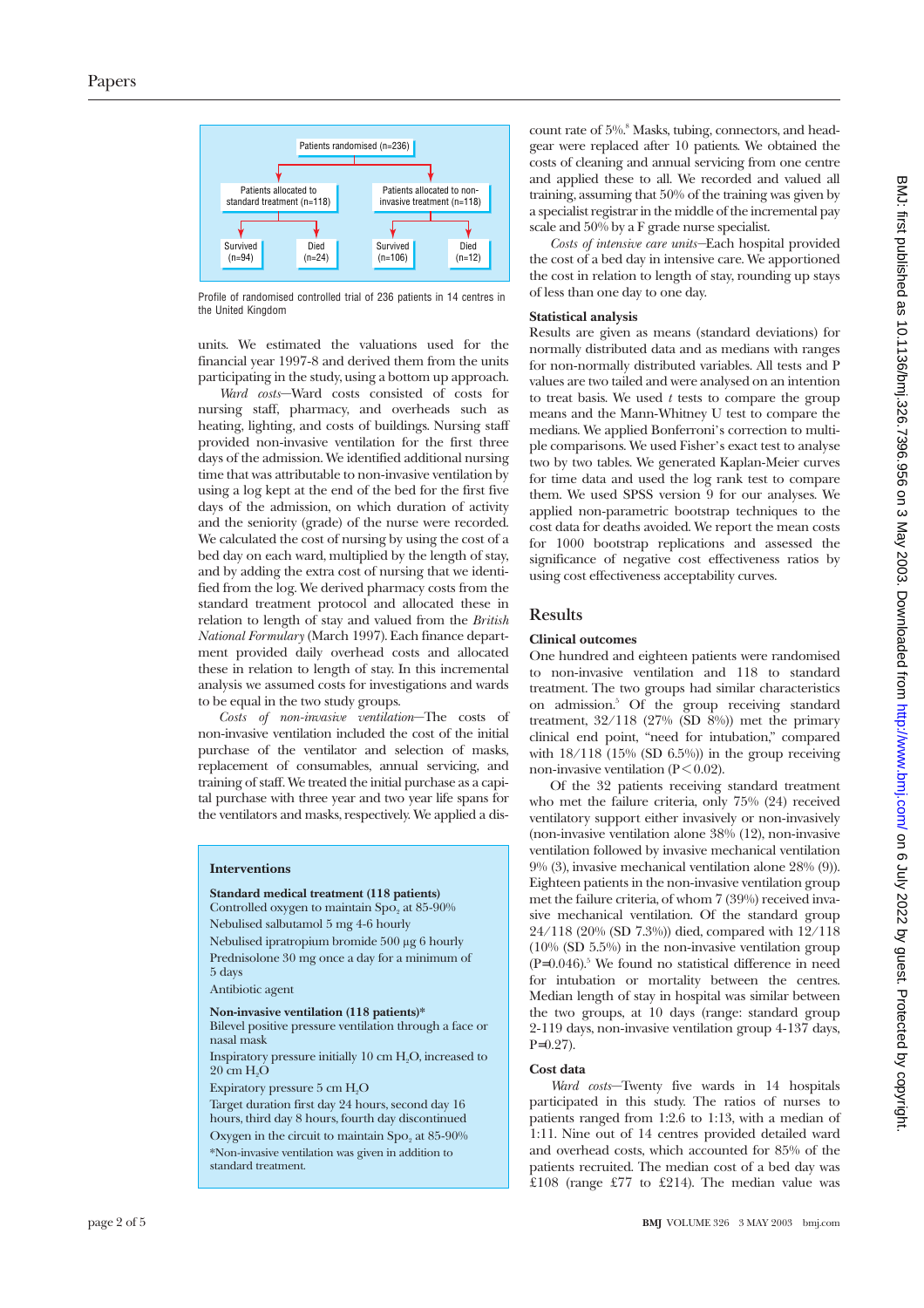applied to centres not providing full financial data. Non-invasive ventilation was associated with a modest increase in nursing workload of 26 minutes in the first eight hours of the admission (table 1). No difference became apparent after the first eight hours. The cost of this additional workload was £4.45 per patient receiving non-invasive ventilation.

*Costs of intensive care centres*—Ten centres admitted patients to intensive care. The mean cost of a bed day in intensive care was £1228 (95% confidence interval  $£1052$  to £1404, n=8). The median length of stay in intensive care was similar between the standard group (5 days, range 1 to 53 days) and the non-invasive ventilation group (6 days, range 2 to  $15$  days,  $P=0.38$ ). In intensive care, the standard group (n=12) consumed 116 bed days and the non-invasive ventilation group (n=7) 43 bed days.

*Costs of non-invasive ventilation*—Table 2 shows the equipment purchased to set up the service. Allowing a three year lifespan for the ventilator and a two year lifespan for the consumables generates an equivalent annual cost of £839 and £266, respectively, at a discount rate of  $5\%$ .<sup>8</sup> The annual servicing cost was £26 per ventilator.

**Table 2** Cost of purchasing equipment for each centre

| Equipment                       | <b>No</b>      | Cost(E) |
|---------------------------------|----------------|---------|
| Masks:                          |                |         |
| Full face aircraft mask*        | $\overline{2}$ | 160.00  |
| Small face mask+                | 1              | 75.00   |
| Nasal mask frame                | 1              | 17.00   |
| Small nasal mask                | 1              | 36.00   |
| Medium nasal mask               | 1              | 36.00   |
| Mouthpiece                      | 1              | 0.75    |
| Nose clips                      | 1              | 1.00    |
| Headgear:                       |                |         |
| Child soft cap                  | 1              | 28.00   |
| Medium soft cap                 | 1              | 30.00   |
| Large rescap                    | 1              | 21.00   |
| Chin strap                      | 1              | 12.00   |
| Connectors:                     |                |         |
| Elbow connectors                | 2              | 1.80    |
| Hooks for aircraft mask         | 2 sets         | 1.00    |
| Whisper swivel exhale valve     | $\overline{2}$ | 46.00   |
| Oxygen port caps                | 2 sets         | 1.00    |
| 22 mm tubing                    | 2              | 32.00   |
| Masks, headgear, and connectors | Total          | 519.55  |
| Ventilator:                     |                |         |
| VPAPII ventilator‡              | 1              | 2400.00 |

\*Friday Medical, London, UK.

†Respironics, Murrysville, USA.

‡Resmed (UK) Limited, Abingdon, UK.

The mean amount of formal training given in the first three months of opening a ward was 7.6 (SD 3.6) hours. Thereafter each centre received 0.9 (SD 0.82) hours per month. The cost of providing training was £11-67 per hour.

The initial costs for equipment and the need for training are fixed costs that are independent of the number of patients treated in a centre. Additional costs were incurred by treating an individual patient. This included cleaning of equipment and replacement of masks and connectors after 10 patients (£11-75 per patient).

Where patients in the standard group were given non-invasive ventilation after standard treatment had **Table 1** Minutes of direct nursing care per patient per time period. Values are medians (ranges)

|                          | Time period from randomisation |              |              |                    |  |
|--------------------------|--------------------------------|--------------|--------------|--------------------|--|
| Type of care             | $0-1$ hours*                   | $1-8$ hours* | 8-24 hours   | <b>24-48 hours</b> |  |
| Standard                 | $25(5-84)$                     | 54 (11-130)  | 84 (21-262)  | 106 (34-385)       |  |
| Non-invasive ventilation | $35(7-95)$                     | 70 (19-179)  | 103 (32-228) | 127 (30-251)       |  |
| $*P<0.05$ .              |                                |              |              |                    |  |

failed, we assumed this treatment to have cost a 118th of the total study costs of non-invasive ventilation (equipment, training, and additional nursing time).

#### **Cost effectiveness**

Table 3 shows the total hospital costs in relation to in-hospital mortality, the primary outcome for the health economic analysis. Non-invasive ventilation was associated with a £49 362 reduction in costs and a 50% reduction in mortality, with an additional 12 patients being discharged.

The main area of cost saving was in the use of intensive care units. The cost per patient in each group was skewed because of the high cost of patients admitted to intensive care. We therefore applied nonparametric bootstrapping to the cost data for deaths avoided. We performed 1000 bootstrap replications, and the mean costs were £2800 (95% confidence interval £1896 to £4388) for the group receiving standard treatment and £2155 (£1742 to £2966) for the non-invasive ventilation group. The mean cost difference between the treatments shows a saving of £645 per patient receiving non-invasive ventilation  $(-1.2310)$  to £386). The results indicate that noninvasive ventilation is a dominant strategy (more effective and less costly). However, the magnitude of negative incremental cost effectiveness ratios is not informative, and several problems are associated with such confidence intervals. We generated a cost effectiveness acceptability curve, which is used to incorporate the uncertainty around the estimates of mean costs and outcomes and the maximum (or ceiling) incremental cost effectiveness ratio that the decision maker would consider acceptable. The curve showed an 80% probability that non-invasive ventilation has a negative cost effectiveness ratio, meaning that it is cheaper and more effective. At a ceiling cost of £5000 per death prevented, the probability is 95% that non-invasive ventilation is more cost effective than standard treatment.

BMJ: first published as 10.1136/bmj.326.7396.956 on 3 May 2003. Downloaded from http://www.bmj.com/ on 6 July 2022 by guest. Protected by copyright on 6 July 2022 by guest. Protected by copyright. <http://www.bmj.com/> BMJ: first published as 10.1136/bmj.326.7396.956 on 3 May 2003. Downloaded from

**Table 3** Cost effectiveness of ward based non-invasive ventilation in reducing mortality in hospital in two groups of patients (n=236)

|                                              | Standard treatment<br>$(n=118)$ | <b>Non-invasive ventilation</b><br>$(n=118)$ |
|----------------------------------------------|---------------------------------|----------------------------------------------|
| Costs(E):                                    |                                 |                                              |
| Ward                                         | 127 355                         | 139 243                                      |
| Non-invasive ventilation                     | $3.390*$                        | 26 664                                       |
| Additional non-invasive ventilation nursing  | $67*$                           | 525                                          |
| Intensive care unit                          | 142 576                         | 52 981                                       |
| Total                                        | 337 435                         | 288 073                                      |
| <b>Effectiveness of intervention:</b>        |                                 |                                              |
| No of deaths                                 | 24                              | 12                                           |
| No discharged                                | 98                              | 108                                          |
| Saving with non-invasive ventilation $(E)$   |                                 | 49 362                                       |
| Deaths avoided with non-invasive ventilation |                                 | 12                                           |
|                                              |                                 |                                              |

\*Cost due to the use of non-invasive ventilation after meeting failure criteria.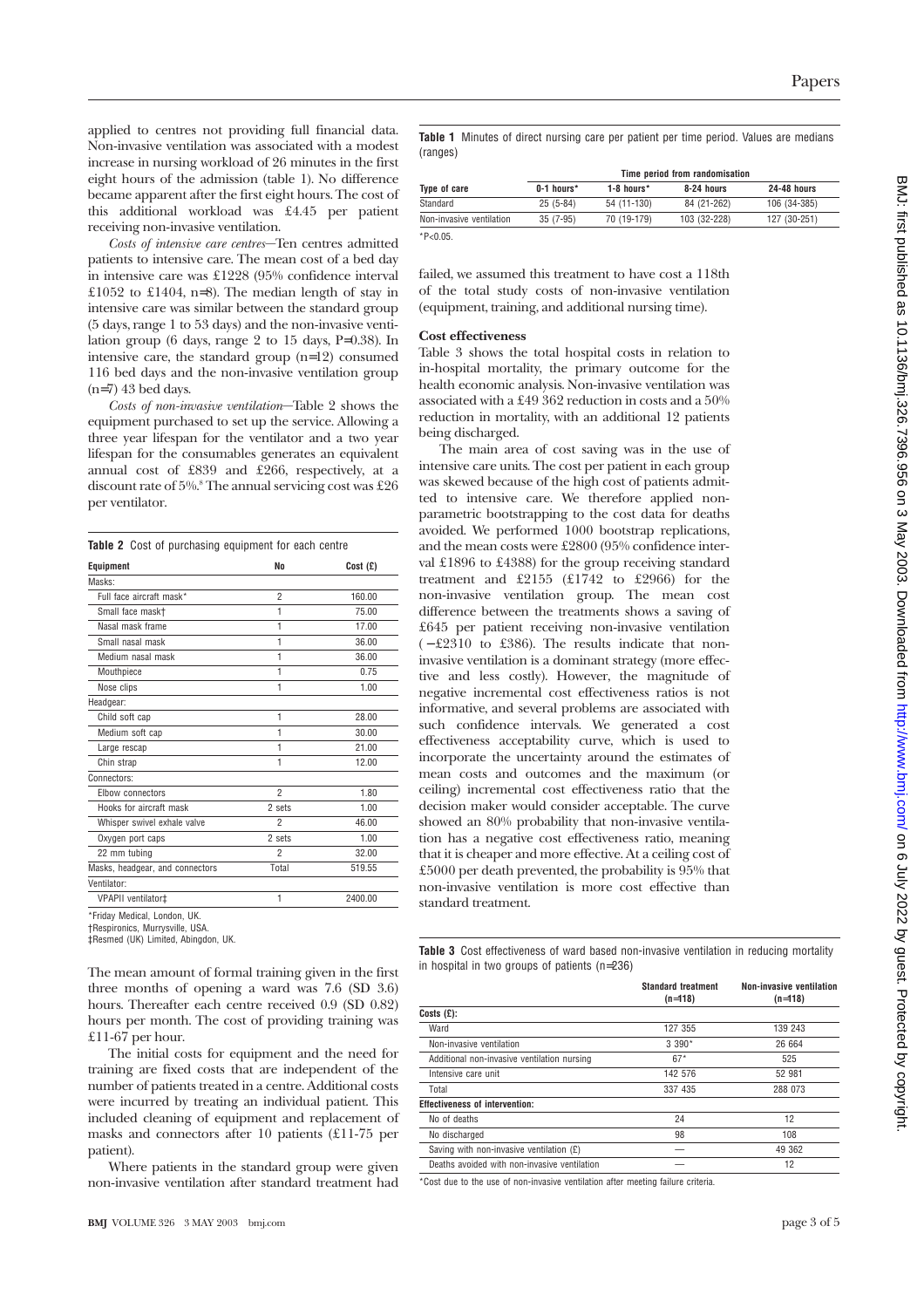#### **Modelling**

Because most costs for non-invasive ventilation are related to fixed costs the analyses may be sensitive to the number of patients treated in a centre. Hence we modelled the costs and effects of providing and not providing non-invasive ventilation in a typical hospital in the United Kingdom (population 250 000, standardised death rate for chronic obstructive pulmonary disease 100). A typical hospital will admit 72 patients per year with respiratory acidosis (pH < 7.35 and Paco<sub>2</sub> < 6 kPa) after immediate management.<sup>9</sup> Fifty six will have a pH between 7.25 and 7.35. When a three day duration of non-invasive ventilation is assumed two ventilators will meet the demand for these 56 patients on 99% of days (calculated by using Poisson distribution).<sup>10</sup>

The box shows a comparison of the annual costs and effects of providing a non-invasive ventilation service for these 56 patients in a typical UK hospital compared with a standard service. We modelled two intubation rates in the standard group. In the randomised controlled trial 75% (24) of patients failing in the standard group received ventilatory support; 38% (12) received non-invasive ventilation alone; and 38% (12) received invasive mechanical ventilation before or after non-invasive ventilation. Where no non-invasive ventilation service exists only invasive mechanical ventilation will be available; the expected rate of invasive mechanical ventilation in a UK hospital without non-invasive ventilation could therefore fluctuate between 38% and 75%. The provision of a non-invasive ventilation service generates a saving of £12 351 per year in the setting of low rates of intubation and £53 078 in the setting with higher rates of intubation. This is achieved through preventing three and nine admissions to intensive care, respectively. From the hospital's perspective the provision of non-invasive ventilation would incur costs only if the use of intensive care units fell by 55%.

# **Discussion**

The health economic analysis of the randomised controlled trial showed that non-invasive ventilation is a dominant strategy from the hospital's perspective for patients with chronic obstructive pulmonary disease who have mild to moderate acidosis. The procedure reduced overall costs and reduced in-hospital mortality. Dominant strategies generate negative cost effectiveness ratios, which can be difficult to interpret. For example, if an intervention generates a £1000 saving for 10 lives (£100 saving per life saved), doubling the effectiveness generates a figure of a £50 saving per life saved. This seems financially less attractive but in reality is a superior outcome. We therefore generated a cost effectiveness acceptability curve to overcome the problems of a negative cost effectiveness ratio and the ratio's 95% confidence interval. This indicated an 80% probability that the non-invasive ventilation will generate a saving per life saved and a 95% probability that each life saved will cost less than £5000.

A notable proprtion of the costs of non-invasive ventilation are fixed costs are and therefore influenced by throughput. We therefore modelled the analysis to the annual needs of a typical hospital in the United Kingdom. When we used this different method of analysis and the 95% confidence interval for clinical

outcomes rather than the costs, non-invasive ventilation was still associated with savings and a superior clinical outcome. From the hospital's perspective the provision of non-invasive ventilation would incur costs only if the use of intensive care units fell by 55%. Internationally, intubation rates in the United Kingdom are considered low, and a further reduction to such low levels is clinically unrealistic and would almost certainly be associated with a higher mortality. Moreover such a change in practice is unlikely because of international standardisation and the development of international and global guidelines. Although these analyses show a saving to the hospital as a whole, costs are increased on the respiratory wards and this should be considered by clinicians and managers who are setting up non-invasive ventilation services. However, this cost was more than offset by the savings in costs of intensive care units.

#### **Cost effectiveness**

The bootstrapping analyses and the modelling indicate that our conclusions are robust and that non-invasive ventilation is a highly cost effective intervention. We are unaware of any similar prospective cost effectiveness analysis of non-invasive ventilation in the ward setting. However, in the intensive care setting non-invasive

#### **Costs and effects of providing a non-invasive ventilation service in a typical UK hospital treating 56 patients per year**

**Non-invasive ventilation service**

Ventilator and consumables: £2262 Replacement masks: £658 Training: £139 Additional nursing: £249 Annual cost: £3308

Patients admitted to intensive care unit for invasive mechanical ventilation:

- No (95% CI): 3 (2 to 5) Cost (95% CI) of intensive care unit: £21 959 (£12 671 to £31 246)
- Total cost per year with non-invasive ventilation  $s$ ervice:  $f95967$

#### **Standard service**

Low rate (38%) of invasive mechanical ventilation in intensive care unit:

No of patients admitted: 6 Cost of intensive care unit: £37 618 High rate (75%) of invasive mechanical ventilation

- in intensive care unit:
- No of patients admitted: 12 Cost of intensive care unit: £78 345

#### **Cost saving achieved by non-invasive mechanical ventilation**

Low rate (38%): £12 351 (plus 3 admissions to intensive care unit)

High rate (75%): £53 078 (plus 9 admissions to intensive care)

Note: Category "Ventilator and consumables" assumes three year lifespan for ventilators and a two year lifespan for initial consumables. Category "Replacement masks" assumes that masks, headgear, and connectors were replaced after 10 patients. Category "Cost of intensive care unit" applies the median cost of an admission to intensive care (£6610).